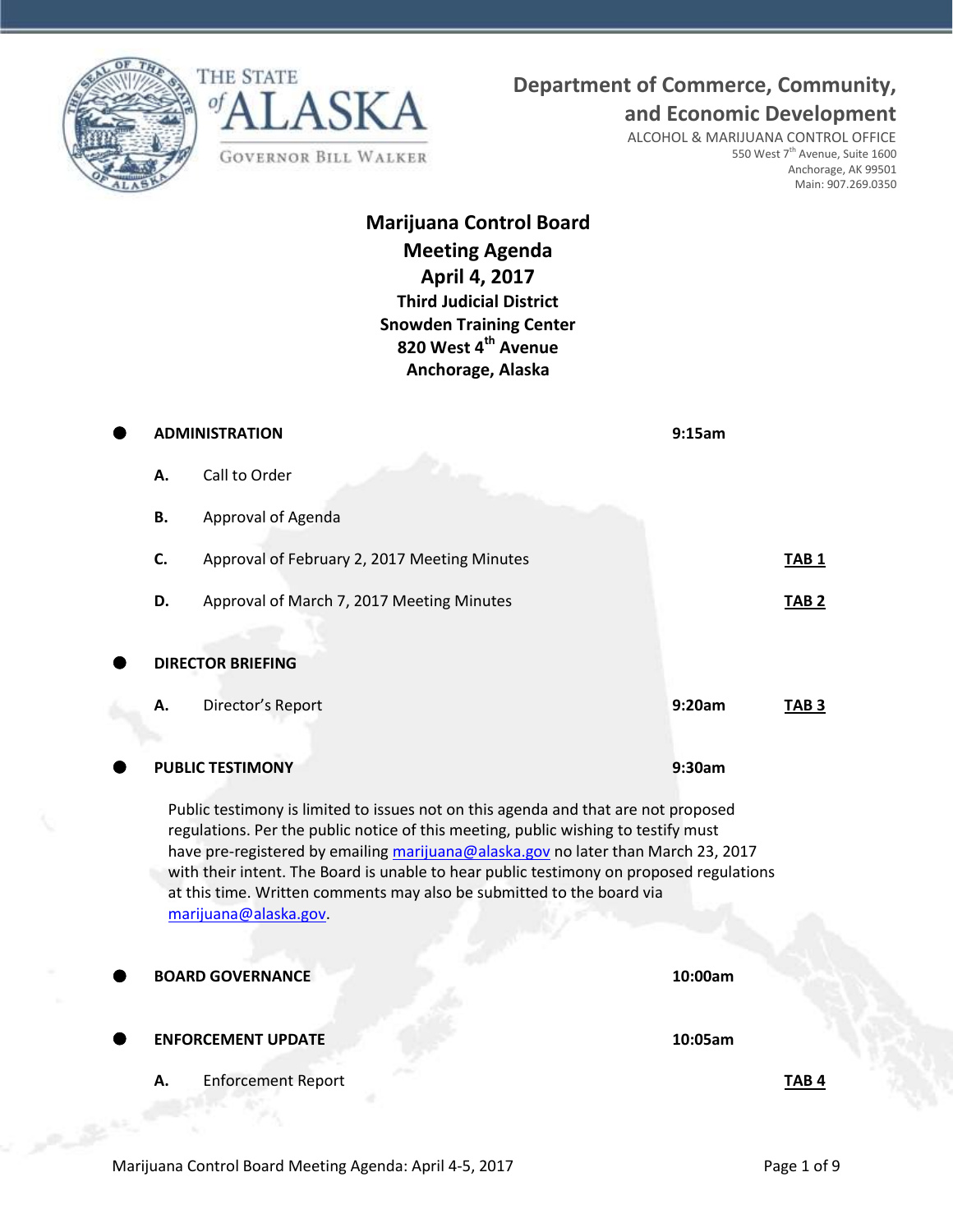|   | В. | Notices of Violation Issued and Licensee Responses |         | TAB 5            |
|---|----|----------------------------------------------------|---------|------------------|
|   | C. | Executive Session per AS $44.62.310(c)(4)$         |         |                  |
| ● |    | LICENSING UPDATE                                   | 11:00am |                  |
|   | А. | <b>Licensing Report</b>                            |         | TAB <sub>6</sub> |
| 0 |    | <b>LUNCH BREAK</b>                                 | 11:30am |                  |

*\*Board review of all complete applications is scheduled from 12:30 – 4:00pm on April 4, with no set time for any specific application, and will continue April 5 at 1:00pm.*

## **APPLICATIONS FROM PREVIOUS MEETINGS**

## **A. Business Name Changes**

| 1. | License #10236:<br>Licensee:<br>License Type: | AlaskaSense, LLC to Cannabaska<br>AlaskaSense, LLC<br>Retail Marijuana Store<br>Premises Address: 521 W Tudor Road, Unit 201<br>Anchorage, AK 99503<br>Local Government: Municipality of Anchorage | TAB 7            |
|----|-----------------------------------------------|----------------------------------------------------------------------------------------------------------------------------------------------------------------------------------------------------|------------------|
|    |                                               | NEW STANDARD MARIJUANA CULTIVATION FACILITY APPLICATIONS                                                                                                                                           |                  |
|    | 1. License #10107: Arctic Earth<br>Licensee:  | Ferguson and Smith Enterprises, Inc.<br>Premises Address: 151 A Street Loop #1<br>Anchorage, AK 99518                                                                                              | TAB <sub>8</sub> |
|    |                                               | Local Government: Municipality of Anchorage                                                                                                                                                        |                  |
|    | Licensee:                                     | 2. License #10188: The Green Pearl, LLC<br>The Green Pearl, LLC<br>Premises Address: 3678 S Wolverine Drive<br>Big Lake, AK 99652                                                                  | TAB <sub>9</sub> |
|    |                                               | Local Government: Matanuska-Susitna Borough                                                                                                                                                        |                  |
| 3. | License #10201:<br>Licensee:                  | <b>Happy Cannabis</b><br>Kelsey J Martinsen & Sarinee Nuamnui<br>Premises Address: 225 South Front Street<br>Wrangell, AK 99929                                                                    | <b>TAB 10</b>    |
|    |                                               | Local Government: City and Borough of Wrangell                                                                                                                                                     |                  |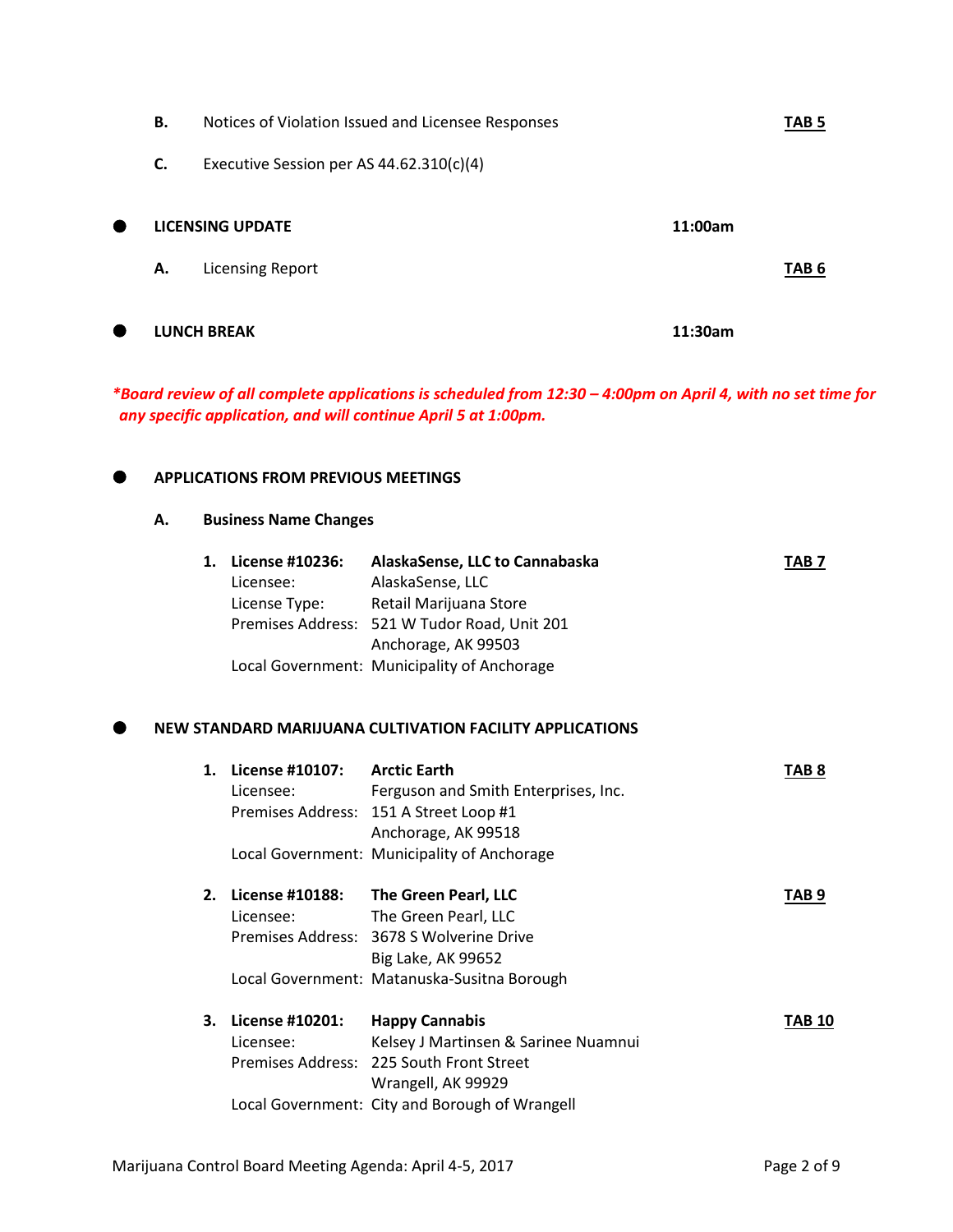| 4. | License #10286:                     | <b>Arctic Greenery, LLC</b>                                           | <b>TAB 11</b> |
|----|-------------------------------------|-----------------------------------------------------------------------|---------------|
|    | Licensee:                           | Arctic Greenery, LLC                                                  |               |
|    |                                     | Premises Address: 1725 Richardson Highway, Suites 102 & 104           |               |
|    |                                     | North Pole, AK 99705                                                  |               |
|    |                                     | Local Government: Fairbanks North Star Borough                        |               |
|    |                                     |                                                                       |               |
| 5. | License #10291:                     | Lazy Mountain Harvest, LLC                                            | <b>TAB 12</b> |
|    | Licensee:                           | Lazy Mountain Harvest, LLC                                            |               |
|    |                                     | Premises Address: 12685 W Bench Lake Drive                            |               |
|    |                                     | Houston, AK 99694                                                     |               |
|    | Local Government: City of Houston   |                                                                       |               |
|    |                                     |                                                                       |               |
| 6. | License #11051:                     | Northlink, LLC                                                        | <b>TAB 13</b> |
|    | Licensee:                           | Northlink, LLC                                                        |               |
|    |                                     | Premises Address: 1550 Cushman, Suite B                               |               |
|    |                                     | Fairbanks, AK 99701                                                   |               |
|    | Local Government: City of Fairbanks |                                                                       |               |
|    |                                     |                                                                       |               |
| 7. | License #11118:                     | <b>Mercy Tree of Alaska</b>                                           | <b>TAB 14</b> |
|    | Licensee:                           | B2C2LH, LLC                                                           |               |
|    | Premises Address: 1648 N Post Road  |                                                                       |               |
|    |                                     | Anchorage, AK 99501                                                   |               |
|    |                                     | Local Government: Municipality of Anchorage                           |               |
|    |                                     |                                                                       |               |
| 8. | License #11138:                     | Fat Tops, LLC                                                         | <b>TAB 15</b> |
|    |                                     | Fat Tops, LLC                                                         |               |
|    |                                     |                                                                       |               |
|    | Licensee:                           |                                                                       |               |
|    |                                     | Premises Address: 36380 Murray Lane                                   |               |
|    |                                     | Soldotna, AK 99669                                                    |               |
|    |                                     | Local Government: Kenai Peninsula Borough                             |               |
|    |                                     | For Consideration: Conditions pursuant to 3 AAC 306.060(b)            |               |
|    |                                     |                                                                       |               |
| 9. | License #11319:                     | <b>Frontier Grow Labs, LLC</b>                                        | <b>TAB 16</b> |
|    | Licensee:                           | Frontier Grow Labs, LLC                                               |               |
|    |                                     | Premises Address: 1725 Richardson Highway, Suite 108                  |               |
|    |                                     | North Pole, AK 99705                                                  |               |
|    |                                     | Local Government: Fairbanks North Star Borough                        |               |
|    |                                     |                                                                       |               |
|    | 10. License #11413:                 | <b>Denali Dispensaries, LLC</b>                                       | <b>TAB 17</b> |
|    | Licensee:                           | Denali Dispensaries, LLC                                              |               |
|    |                                     | Premises Address: 4603 Pittman Road                                   |               |
|    |                                     | Wasilla, AK 99623                                                     |               |
|    |                                     | Local Government: Matanuska-Susitna Borough                           |               |
|    |                                     | <b>Blue Bear Cannafarm</b>                                            |               |
|    | 11. License #11424:                 |                                                                       | <b>TAB 18</b> |
|    | Licensee:                           | Blue Bear Farms, LLC                                                  |               |
|    |                                     | Premises Address: 2091 Andromeda Drive                                |               |
|    |                                     | Fairbanks, AK 99712<br>Local Government: Fairbanks North Star Borough |               |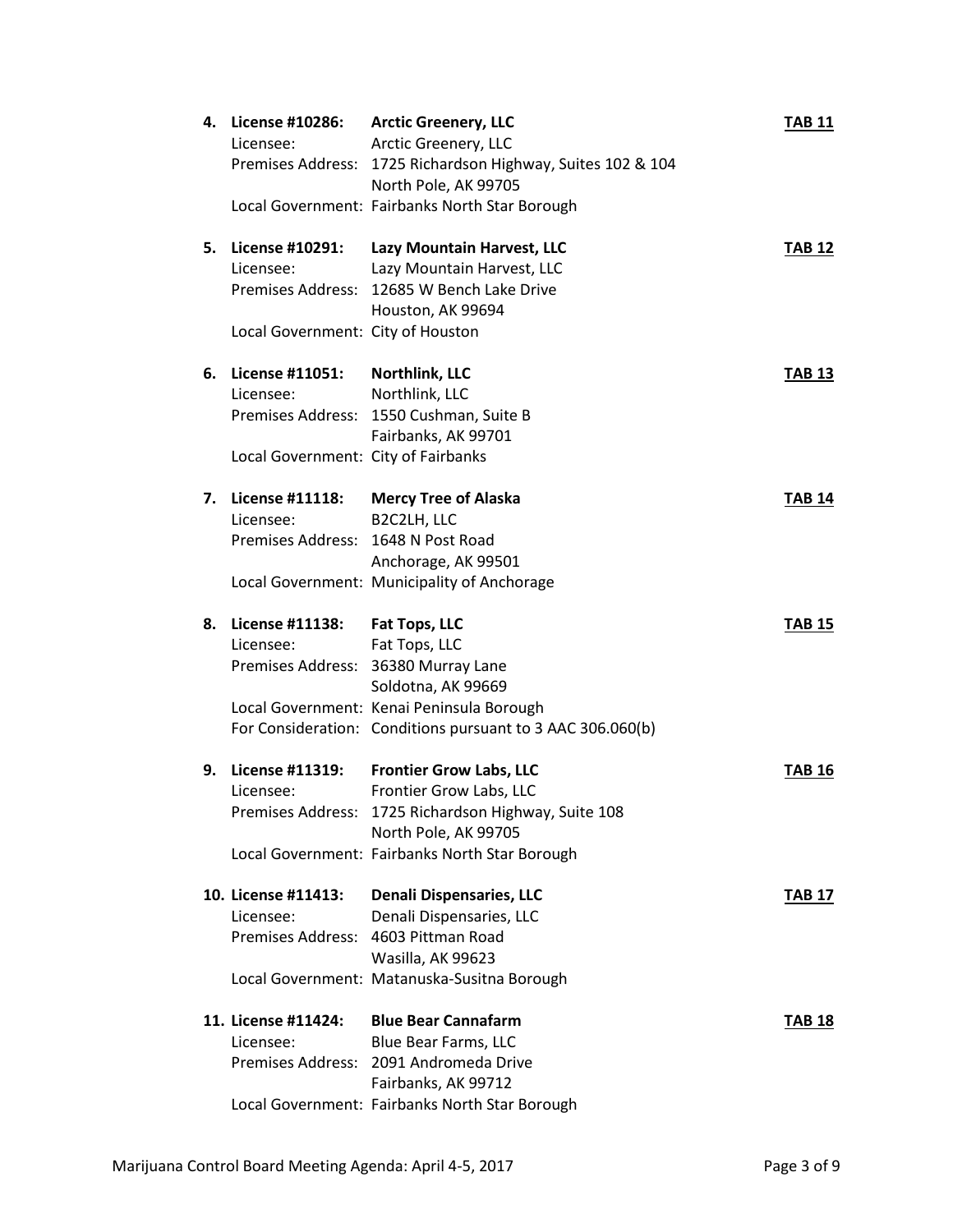| 12. License #11611: | <b>KushTopia</b>                                           | TAB 19        |
|---------------------|------------------------------------------------------------|---------------|
| Licensee:           | Prestige Worldwide Management, LLC                         |               |
|                     | Premises Address: 1044 S Old Glenn Highway                 |               |
|                     | Palmer, AK 99645                                           |               |
|                     | Local Government: Matanuska-Susitna Borough                |               |
| 13. License #11617: | <b>Hunter Greens and Purples, LLC</b>                      | <b>TAB 20</b> |
| Licensee:           | Hunter Greens and Purples, LLC                             |               |
|                     | Premises Address: 67927 Virginia Avenue                    |               |
|                     | Homer, AK 99603                                            |               |
|                     | Local Government: Kenai Peninsula Borough                  |               |
|                     | For Consideration: Conditions pursuant to 3 AAC 306.060(b) |               |
| 14. License #11649: | <b>K Beach Reef</b>                                        | <b>TAB 21</b> |
| Licensee:           | Ryan K Hall                                                |               |
|                     | Premises Address: 42106 K Beach Road                       |               |
|                     | Soldotna, AK 99669                                         |               |
|                     | Local Government: Kenai Peninsula Borough                  |               |
|                     | For Consideration: Conditions pursuant to 3 AAC 306.060(b) |               |

## **NEW LIMITED MARIJUANA CULTIVATION FACILITY APPLICATIONS**

| 1. | License #10876:                    | <b>Hale Harvest</b>                                        | TAB 22        |
|----|------------------------------------|------------------------------------------------------------|---------------|
|    | Licensee:                          | Joel H Zebill                                              |               |
|    |                                    | Premises Address: 18132 Loveall Loop                       |               |
|    |                                    | Clam Gulch, AK 99568                                       |               |
|    |                                    | Local Government: Kenai Peninsula Borough                  |               |
|    |                                    | For Consideration: Conditions pursuant to 3 AAC 306.060(b) |               |
| 2. | <b>License #10922:</b>             | <b>Sparkle Farms Alaska</b>                                | <b>TAB 23</b> |
|    | Licensee:                          | SFA, LLC                                                   |               |
|    | Premises Address: 218 Kelly Drive  |                                                            |               |
|    |                                    | Ketchikan, AK 99901                                        |               |
|    |                                    | Local Government: Ketchikan Gateway Borough                |               |
| 3. | License #11519:                    | <b>Permafrost Distributors</b>                             | <b>TAB 24</b> |
|    | Licensee:                          | Chase R Griffith                                           |               |
|    | Premises Address: 32630 June Drive |                                                            |               |
|    |                                    | Sterling, AK 99672                                         |               |
|    |                                    | Local Government: Kenai Peninsula Borough                  |               |
|    |                                    | For Consideration: Conditions pursuant to 3 AAC 306.060(b) |               |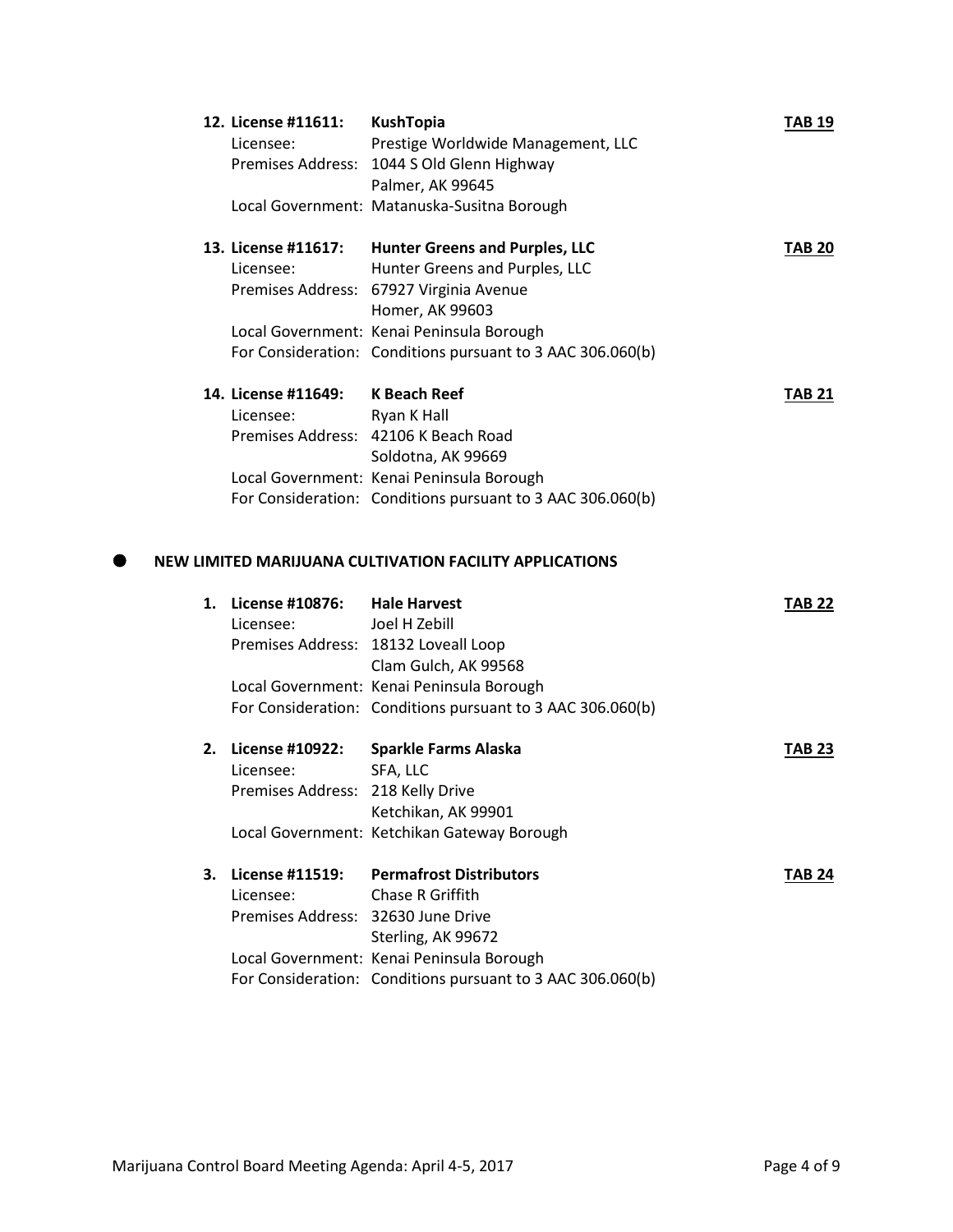**NEW RETAIL MARIJUANA STORE APPLICATIONS** 

| 1. | Licensee:                                                          | License #10057: Alaskan Cannabis Outfitters<br>Great White Bear, LLC<br>Premises Address: 41945 Sterling Highway<br>Homer, AK 99603                                                                      | TAB 25        |
|----|--------------------------------------------------------------------|----------------------------------------------------------------------------------------------------------------------------------------------------------------------------------------------------------|---------------|
|    |                                                                    | Local Government: Kenai Peninsula Borough<br>For Consideration: Conditions pursuant to 3 AAC 306.060(b)                                                                                                  |               |
| 2. | License #10067:<br>Licensee:                                       | <b>Green Leaf</b><br>Green Leaf, Inc.<br>Premises Address: 4612 Halibut Point Road<br>Sitka, AK 99835<br>Local Government: City and Borough of Sitka                                                     | <b>TAB 26</b> |
| 3. | License #10163: The 420<br>Licensee:                               | Susan J Burrell<br>Premises Address: 307 N Nordic Drive<br>Petersburg, AK 99833<br>Local Government: Petersburg Borough                                                                                  | <b>TAB 27</b> |
| 4. | License #10200: Happy Cannabis<br>Licensee:                        | Sarinee Nuamnui & Kelsey J Martinsen<br>Premises Address: 225 South Front Street<br>Wrangell, AK 99929<br>Local Government: City and Borough of Wrangell                                                 | <b>TAB 28</b> |
| 5. | Licensee:<br>Premises Address: 36130 Pine Street                   | License #10273: Croy's Enterprises, LLC<br>Croy's Enterprises, LLC<br>Soldotna, AK 99669-8524<br>Local Government: Kenai Peninsula Borough<br>For Consideration: Conditions pursuant to 3 AAC 306.060(b) | <b>TAB 29</b> |
| 6. | License #10646:<br>Licensee:<br>Premises Address: 610 C Street #A7 | The Green Room AK<br>Ferguson and Smith Enterprises, Inc.<br>Anchorage, AK 99501<br>Local Government: Municipality of Anchorage                                                                          | <b>TAB 30</b> |
| 7. | License #10866:<br>Licensee:                                       | <b>AK Frost</b><br>AK Frost, LLC<br>Premises Address: 5200 A Street, Suite 102<br>Anchorage, AK 99518<br>Local Government: Municipality of Anchorage                                                     | <b>TAB 31</b> |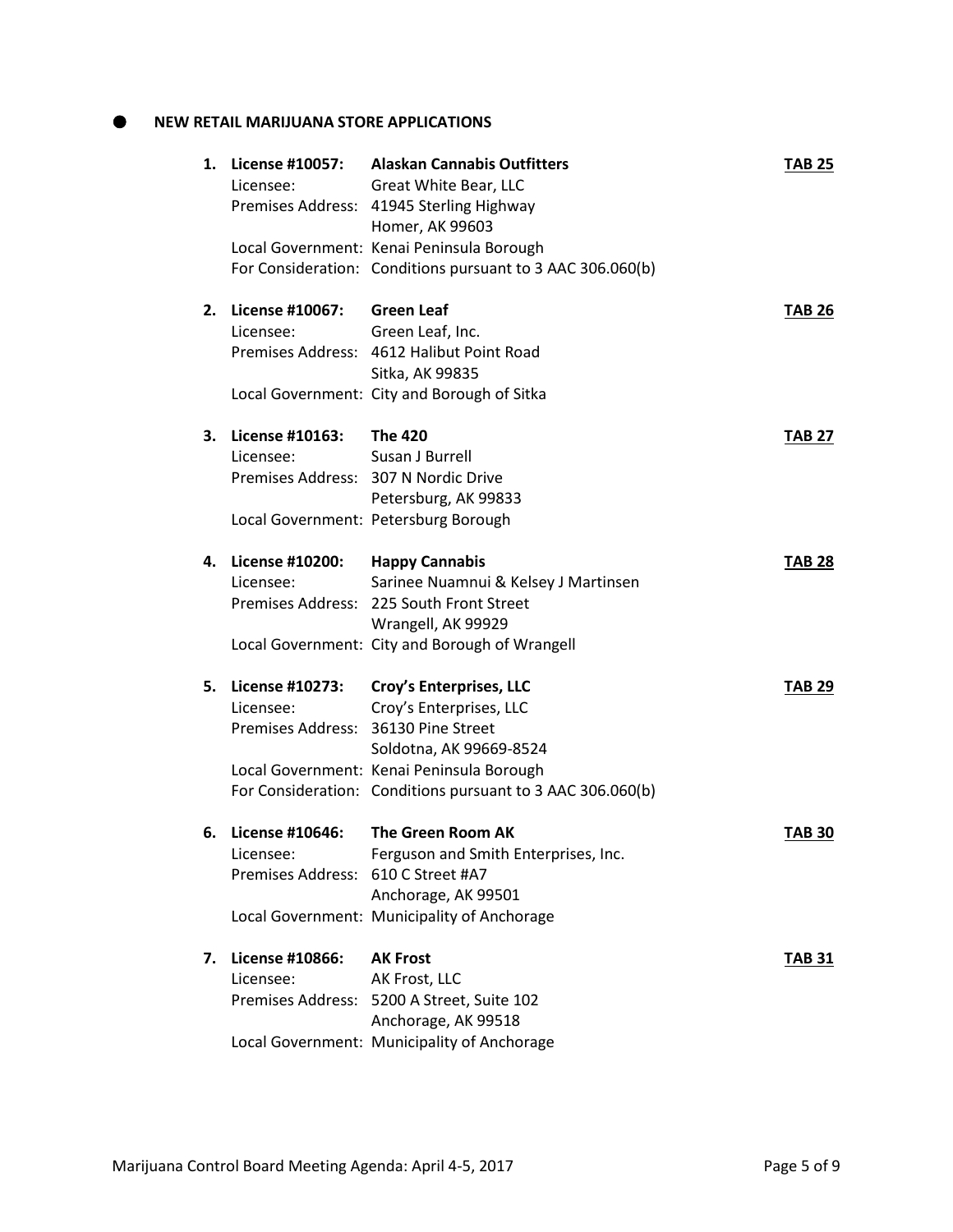| The Grass Station, LLC<br>Licensee:<br>Premises Address: 1326 Cushman Street<br>Fairbanks, AK 99701 |                                            |
|-----------------------------------------------------------------------------------------------------|--------------------------------------------|
|                                                                                                     |                                            |
|                                                                                                     |                                            |
|                                                                                                     |                                            |
| Local Government: City of Fairbanks                                                                 |                                            |
| License #10901:<br>The High Expedition Company<br>9.                                                | <b>TAB 33</b>                              |
| Licensee:<br>The High Expedition Company                                                            |                                            |
| Premises Address: 13465 E Main Street                                                               |                                            |
| Talkeetna, AK 99676                                                                                 |                                            |
| Local Government: Matanuska-Susitna Borough                                                         |                                            |
| 10. License #11000:<br><b>Chena Cannabis</b>                                                        | <b>TAB 34</b>                              |
| Arctic Greenery, LLC<br>Licensee:                                                                   |                                            |
| Premises Address: 1725 Richardson Highway, Suite 101                                                |                                            |
| North Pole, AK 99705                                                                                |                                            |
| Local Government: Fairbanks North Star Borough                                                      |                                            |
| 11. License #11031:<br><b>Green Degree</b>                                                          | <b>TAB 35</b>                              |
| Kerby's Corporation<br>Licensee:                                                                    |                                            |
| Premises Address: 2301 South Knik-Goose Bay Road #1B                                                |                                            |
| Wasilla, AK 99654                                                                                   |                                            |
|                                                                                                     |                                            |
| Local Government: Matanuska-Susitna Borough                                                         |                                            |
| 12. License #11053:<br><b>True Dank</b>                                                             | <b>TAB 36</b>                              |
| True Dank, LLC<br>Licensee:                                                                         |                                            |
| Premises Address: 1550 Cushman, Suite A                                                             |                                            |
| Fairbanks, AK 99701                                                                                 |                                            |
| Local Government: City of Fairbanks                                                                 |                                            |
| 13. License #11140:<br>Fat Tops, LLC                                                                | <b>TAB 37</b>                              |
| Licensee:<br>Fat Tops, LLC                                                                          |                                            |
| Premises Address: 36380 Murray Lane                                                                 |                                            |
| Soldotna, AK 99669                                                                                  |                                            |
| Local Government: Kenai Peninsula Borough                                                           |                                            |
| For Consideration: Conditions pursuant to 3 AAC 306.060(b)                                          |                                            |
| 14. License #11382:<br>Denali's Cannabis Cache, LLC                                                 | <b>TAB 38</b>                              |
| Denali's Cannabis Cache, LLC<br>Licensee:                                                           |                                            |
| <b>Premises Address:</b>                                                                            | M.M. 238.9 George Parks Highway, Suite 420 |
| Denali National Park, AK 99755                                                                      |                                            |
| Local Government: Denali Borough                                                                    |                                            |
| 15. License #11411:<br><b>Denali Dispensaries, LLC</b>                                              | <b>TAB 39</b>                              |
| Denali Dispensaries, LLC<br>Licensee:                                                               |                                            |
| Premises Address: 225 E 5 <sup>th</sup> Avenue                                                      |                                            |
| Anchorage, AK 99501                                                                                 |                                            |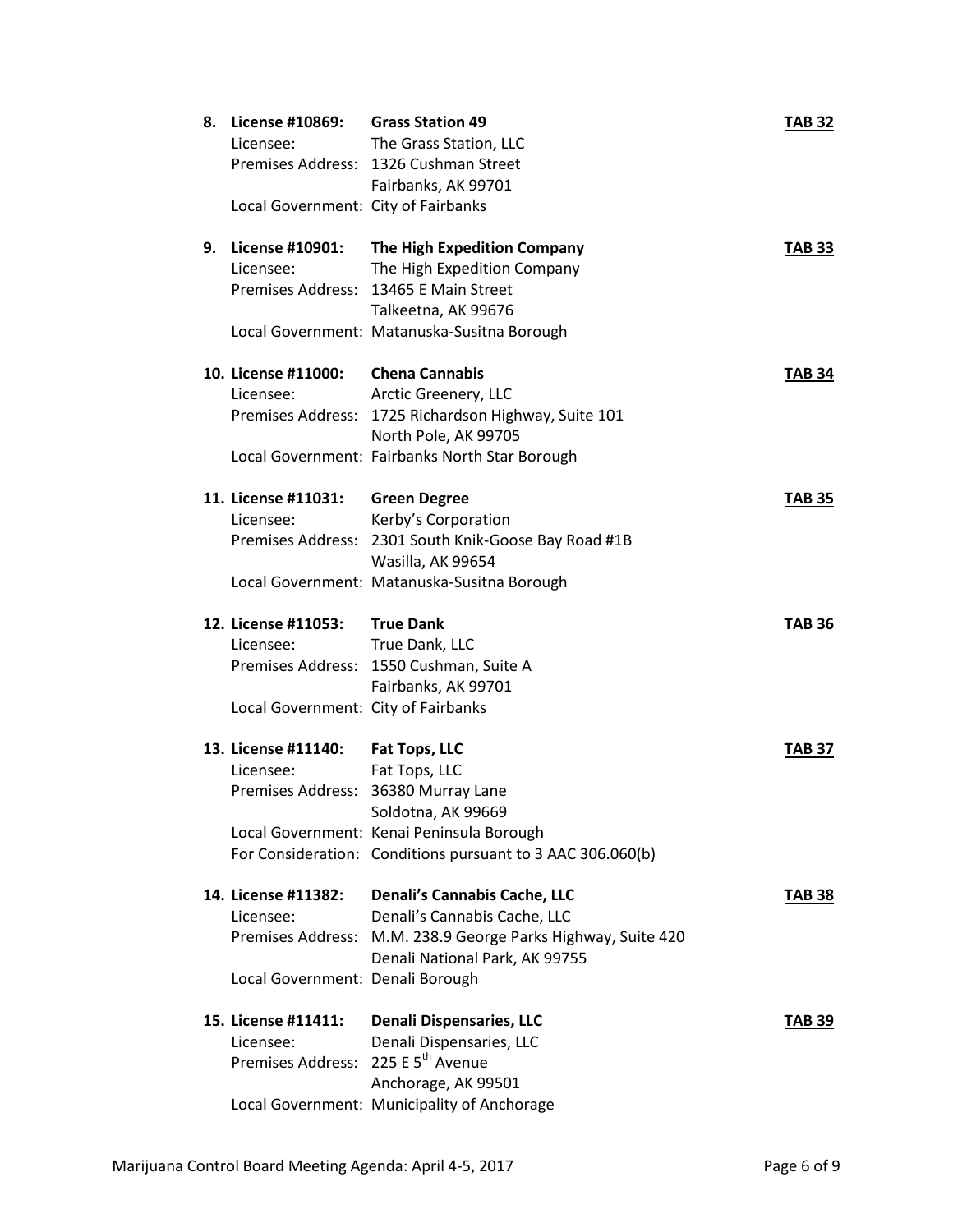|                                    | 16. License #11509: Permafrost Distributors                                         | TAB 40 |
|------------------------------------|-------------------------------------------------------------------------------------|--------|
| Licensee:                          | Chase R Griffith                                                                    |        |
| Premises Address: 32630 June Drive |                                                                                     |        |
|                                    | Sterling, AK 99672                                                                  |        |
|                                    | Local Government: Kenai Peninsula Borough                                           |        |
|                                    | For Consideration: Conditions pursuant to 3 AAC 306.060(b)                          |        |
| 17. License #11547:                | <b>CloudBerry Partners</b>                                                          | TAB 41 |
| Licensee:                          | Joseph D Shimek; Lily A Shimek                                                      |        |
|                                    | Elijah Goodfarm; Sandor Brown                                                       |        |
|                                    | Premises Address: 3307 Spenard Road                                                 |        |
|                                    | Anchorage, AK 99503                                                                 |        |
|                                    |                                                                                     |        |
|                                    | Local Government: Municipality of Anchorage                                         |        |
| 1. License #10856:                 | NEW MARIJUANA PRODUCT MANUFACTURING FACILITY APPLICATIONS<br><b>Raspberry Roots</b> | TAB 42 |
| Licensee:                          | Raspberry Roots, LLC                                                                |        |
|                                    | Premises Address: 501 Raspberry Road, Suite 102<br>Anchorage, AK 99501              |        |

| 2. License #10865: | <b>AK Rime</b>                              | <b>TAB 43</b> |
|--------------------|---------------------------------------------|---------------|
| Licensee:          | AK Rime, LLC                                |               |
|                    | Premises Address: 5200 A Street, Suite 101  |               |
|                    | Anchorage, AK 99518                         |               |
|                    | Local Government: Municipality of Anchorage |               |

**ADJOURN 4:00pm**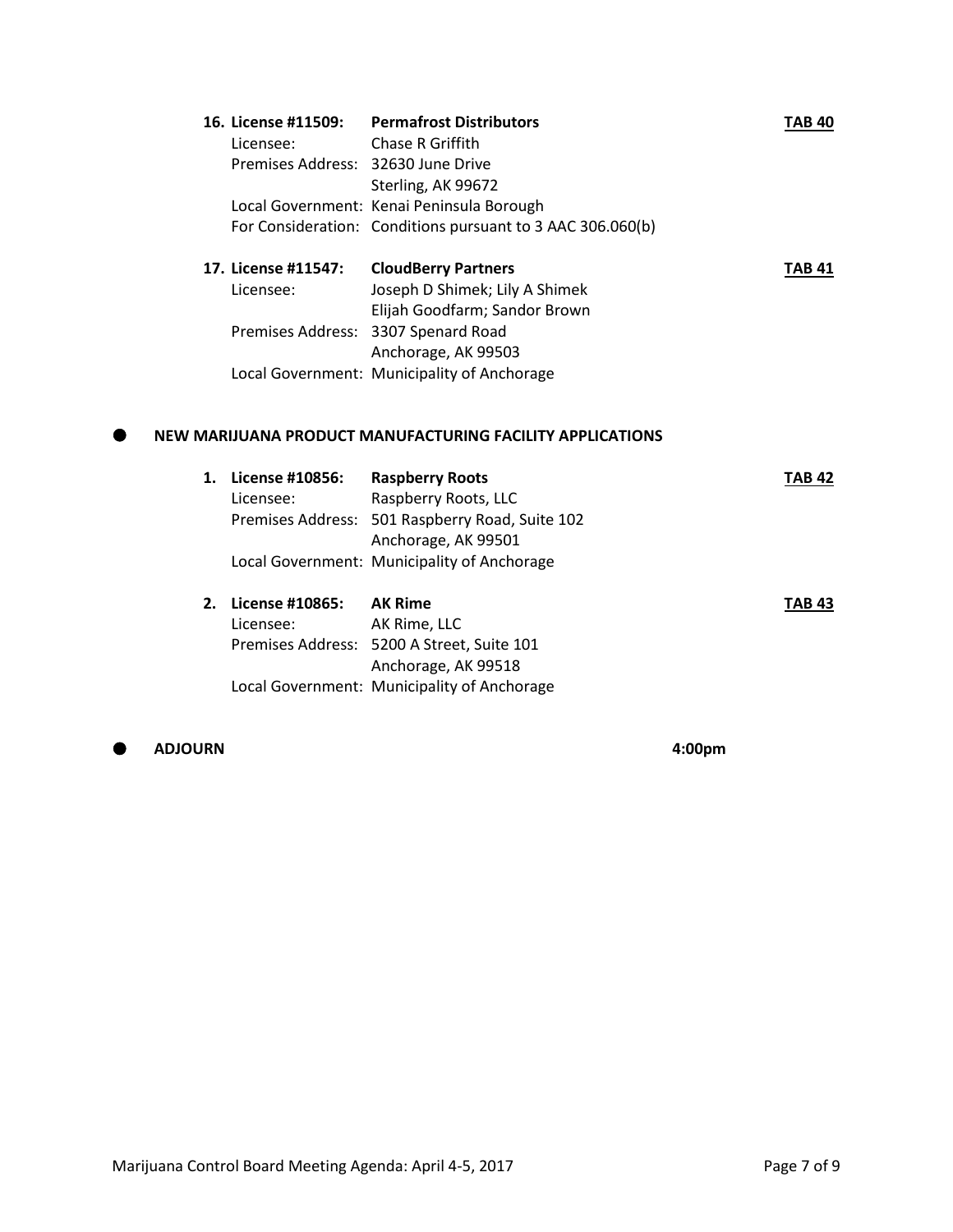**Marijuana Control Board Meeting Agenda April 5, 2017 Third Judicial District Atwood Building Rooms 102 & 104 Anchorage, Alaska**

| 0 |    | <b>ADMINISTRATION</b>                                          | 9:15am        |
|---|----|----------------------------------------------------------------|---------------|
|   | А. | Call to Order                                                  |               |
|   | В. | <b>Roll Call</b>                                               |               |
| 8 |    | <b>REGULATIONS</b>                                             | 9:20am        |
|   | А. | <b>Proposed Regulations Projects</b>                           |               |
|   |    | 1. Request from Representative Dean Westlake                   | <b>TAB 44</b> |
|   |    | New Proposed Projects from Board Members<br>2.                 |               |
|   | В. | <b>Effect on Restriction of Sale (if Opt-out by Ordinance)</b> |               |
|   |    | 1. Draft (No New Public Comments Received)                     | <b>TAB 45</b> |
|   | C. | <b>Food Safety Permit</b>                                      |               |
|   |    | 1. Draft; New Public Comment Received                          | <b>TAB 46</b> |
|   | D. | <b>Ownership Change Requirements</b>                           |               |
|   |    | 1. Draft (No New Public Comments Received)                     | <b>TAB 47</b> |
|   | E. | <b>Retail Marijuana Store Notice Requirements</b>              |               |
|   |    | 1. Draft; New Public Comment Received                          | <b>TAB 48</b> |
|   | F. | <b>Testing Requirements</b>                                    |               |
|   |    | Draft (No New Public Comments Received)<br>1.                  | <b>TAB 49</b> |